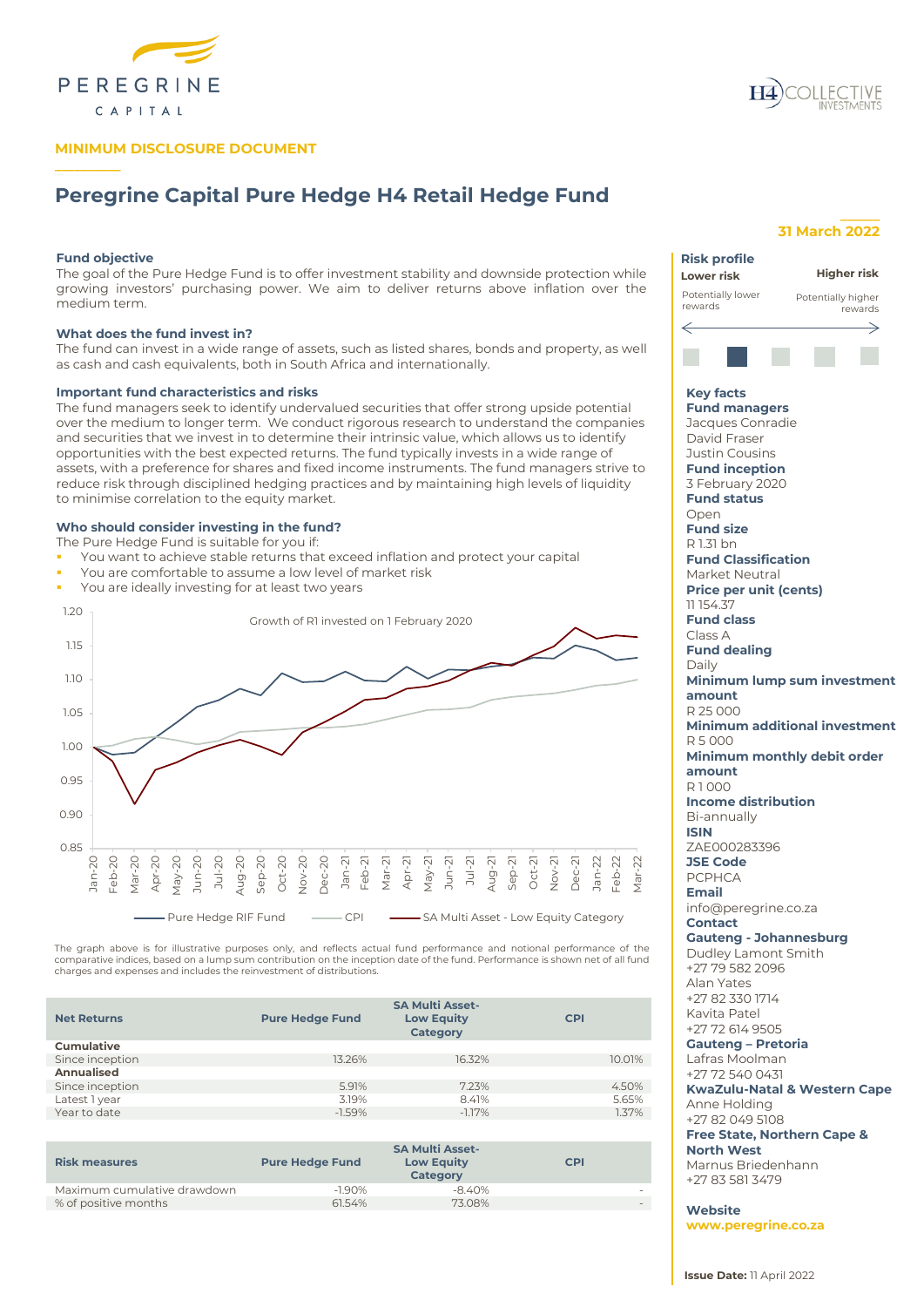# **Net returns**

|      | Jan      | Feb      | Mar      | Apr   | May      | Jun   | Jul      | Aug   | Sep      | Oct   | Nov      | Dec   | <b>Total</b> | Multi<br>Asset-<br>Low<br><b>Equity</b><br>Category |
|------|----------|----------|----------|-------|----------|-------|----------|-------|----------|-------|----------|-------|--------------|-----------------------------------------------------|
| 2020 |          | $-1.08%$ | 0.31%    | 2.21% | 2.20%    | 2.27% | 0.92%    | 1.58% | $-0.90%$ | 3.05% | $-1.20%$ | 0.14% | 9.79%        | 3.97%                                               |
| 2021 | .29%     | $-1.18%$ | $-0.13%$ | .97%  | $-1.57%$ | .23%  | $-0.09%$ | 0.47% | 0.30%    | 0.90% | $-0.13%$ | 1.72% | 4.82%        | 13.52%                                              |
| 2022 | $-0.65%$ | $-1.25%$ | 0.32%    |       |          |       |          |       |          |       |          |       | $-1.59%$     | $-1.17%$                                            |

**Important Notes** on calculation of net returns and risk measures:

The Pure Hedge Fund does not have a benchmark and does not contribute towards the return of the ASISA SA Multi Asset - Low Equity Category.

The data for the ASISA SA Multi Asset - Low Equity Category and CPI is provided for comparative purposes.

### **Fund commentary**

The net return for the month of March was 0.32% for the Pure Hedge Fund. March was one of the most volatile months that we have experienced in a long time. The volatility was driven by dislocations in global markets from the Russian conflict, as well as continued concerns around inflation. Global markets generally reversed the negative trend that they have had this year, with the S&P and MSCI Indexes ending firmly positive in March, whilst the JSE All share remained flat. The Fund's local holdings performed well, driven by strong gains in our special situation shares and local financials holdings. These gains were slightly offset by our exposure to China which was impacted by a significant sell off in early March.

The ongoing uncertainties around the Ukraine and Russia conflict, COVID-19, global growth trajectories, inflation, interest rate hikes and local politics continue to create significant volatility in asset prices. Peregrine Capital remains resolutely committed to seeking out investment opportunities during these uncertain times, based on detailed, bottom up, fundamental research and deploying capital rationally where market prices deviate materially from fundamental value. We remain confident that over the medium term the earnings growth of our shares should come through in strong performance for investors.

| Income distributions for the last 12<br>months | 30-Sep-21 | 31-Mar-21 |
|------------------------------------------------|-----------|-----------|
| Cents per unit                                 | 66.38     | $\sim$    |

| <b>Asset allocation</b>                                                 | <b>SA</b> | <b>Foreign</b> | <b>Total</b> |
|-------------------------------------------------------------------------|-----------|----------------|--------------|
| Net equity                                                              | 15.31     | 7.44           | 16.75        |
| Net fixed income                                                        | 14.65     | 2.41           | 17.06        |
| Net real estate                                                         | 3.44      |                | 3.44         |
| Cash and cash equivalents, Interest<br>Bearing CIS Portfolios and other | 59.37     | 3.38           | 62.75        |
|                                                                         |           |                |              |
| Gross exposure (%)                                                      |           |                | 167.74       |
| <b>Fund costs (Excl. VAT)</b>                                           |           |                |              |
| Service Charge                                                          |           |                |              |
| Fund Manager fee                                                        |           |                | 1.00%        |
| H4 Administration fee*                                                  |           |                | 0.23%        |
| <b>Total Service Charge</b>                                             |           |                | 1.23%        |
| Performance fee**                                                       |           |                | 20%          |

\*Includes fees payable for fund administration, for risk data services and to H4 \*\*levied on 20% increase in NAV above the hurdle, subject to the high water mark

#### **Total Expense Ratio (TER) and Transaction Costs (TC)**

| TER and TC breakdown for the 1 and 3<br>year period ending 31 Dec 2021: | 1vr%  | 3vr%  |
|-------------------------------------------------------------------------|-------|-------|
| Service charge                                                          | 1.23% | 1.23% |
| Performance fee                                                         | 0.22% | 1.15% |
| <b>VAT</b>                                                              | 0.22% | 0.36% |
| Other costs                                                             | 0.03% | 0.04% |
| <b>Total Expense Ratio (TER)</b>                                        | 1.70% | 2.78% |
| <b>Transaction Costs (TC)</b>                                           | 1.09% | 1.46% |
| <b>Total Investment Charge (TIC)</b>                                    | 2.79% | 4.24% |

#### **Glossary**

**Annualised performance:** reflects longer term performance rescaled to a 1 year period. Annualised performance is the average return per year over the period.

**Maximum drawdown:** the largest peak to trough decline during a specific period of investment

**Total Expense Ratio:** includes the annual service charge, performance fee and administrative costs, but excludes VAT and fund transaction costs,

expressed as a percentage of the average monthly value of the fund. A higher TER does not necessarily imply a poor return, nor does a low TER imply a good return.

**Transaction Costs:** are the costs relating to the buying and selling of the fund's underlying assets, expressed as a percentage of the NAV. Transaction costs are a necessary cost in managing the fund and may impact the returns.

**Total Investment Charge** is the sum of the TER and TC. These should not be considered in isolation as returns may be impacted by many other factors over time including market returns, the type of fund and the investment decisions of the fund manager. Since the fund returns are quoted after the deduction of these expenses, the TER and TC should not be deducted again from published returns.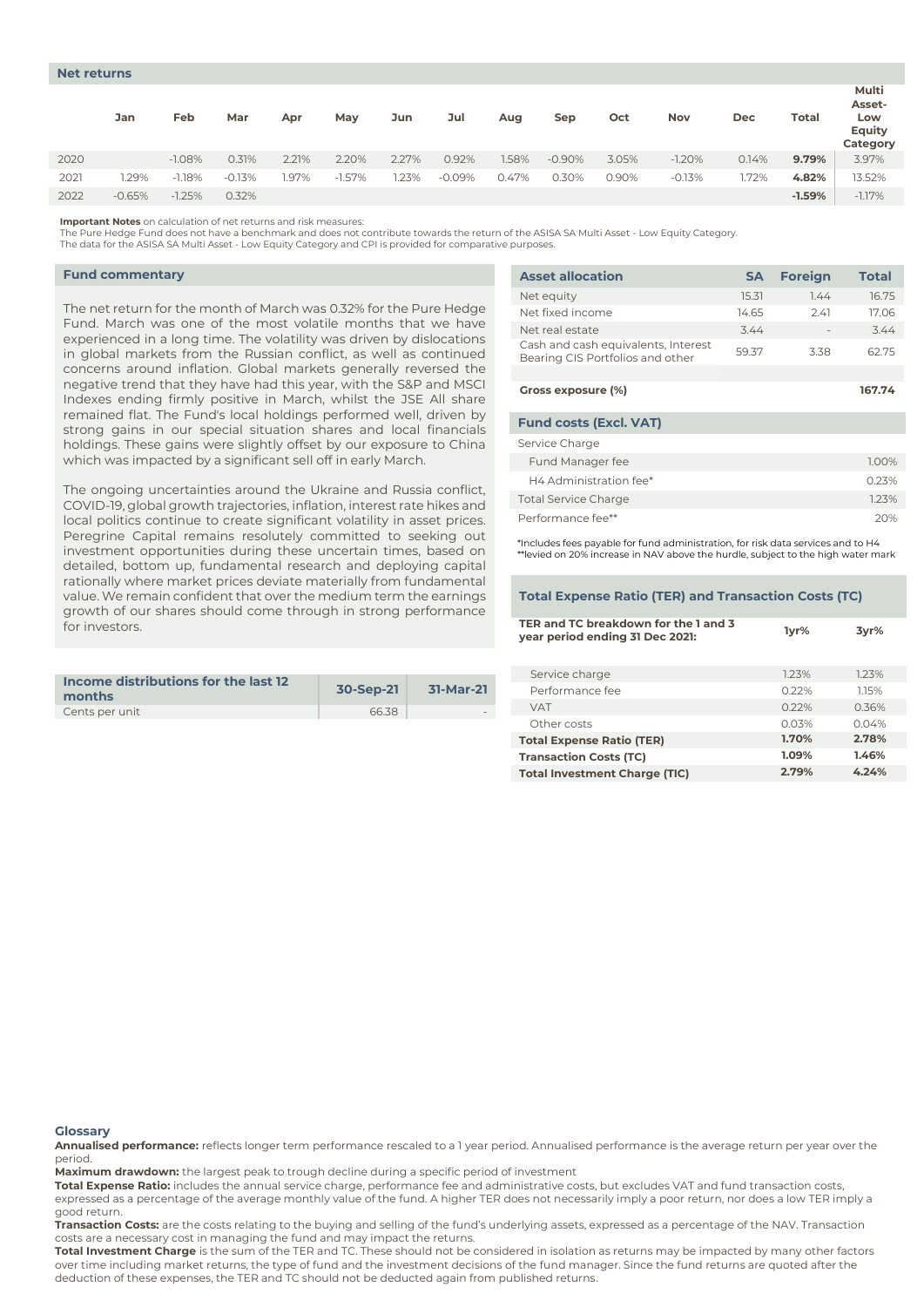# **Quarterly risk reporting for the quarter ended 31 March 2022**

# **1. Sources of Leverage:**

The prime broker appointed for the fund is Peresec (Pty) Ltd ("Peresec"). The fund achieves its leveraged positions through the utilisation of derivatives and short positions. Refer to section 2 for quarter end leverage value.

# **2. Exposure Limits:**

Gross exposure is the measure of leverage, with the limit set at 2 times NAV.

| Peak gross exposure during reporting period | 1.73 Times NAV |
|---------------------------------------------|----------------|
| Gross exposure at quarter end               | 1.68 Times NAV |

# **3. Re-hypothecation of assets:**

Re-hypothecation refers to the practice whereby the prime broker uses the securities of the fund as collateral for the prime broker's own purposes. The prime broker mandate in place does not permit the re-hypothecation of assets.

# **4. Methodology of stress testing:**

The methodology for stress testing is based on a regulatory requirement to test the impact on the performance of the fund under outlier events based on historical correlations. H4 uses an external risk data service provider, RisCura Analytics (Pty) Ltd, who has the capabilities to stress test portfolio information through a global risk factor model, MSCI BarraOne. Various stressed environments have been created and their impact assessed on the fund.

H4 are comfortable with the results of the stress testing performed on the fund for the quarter.

### **5. Counterparty Exposure:**

The counterparties to which the fund is exposed to are:

| <b>Counterparty</b>                   | <b>Exposure</b> |
|---------------------------------------|-----------------|
| Peresec                               | 19.56%          |
| Standard Bank of South Africa Limited | 0.06%           |

# **7. Changes to the liquidity profile of the fund:**

There were no significant changes to the liquidity profile of the fund.

# **8. Contact information:**

For more information please contact H4 on **hedge-risk@h4ci.co.za** or +2721 670 5259.